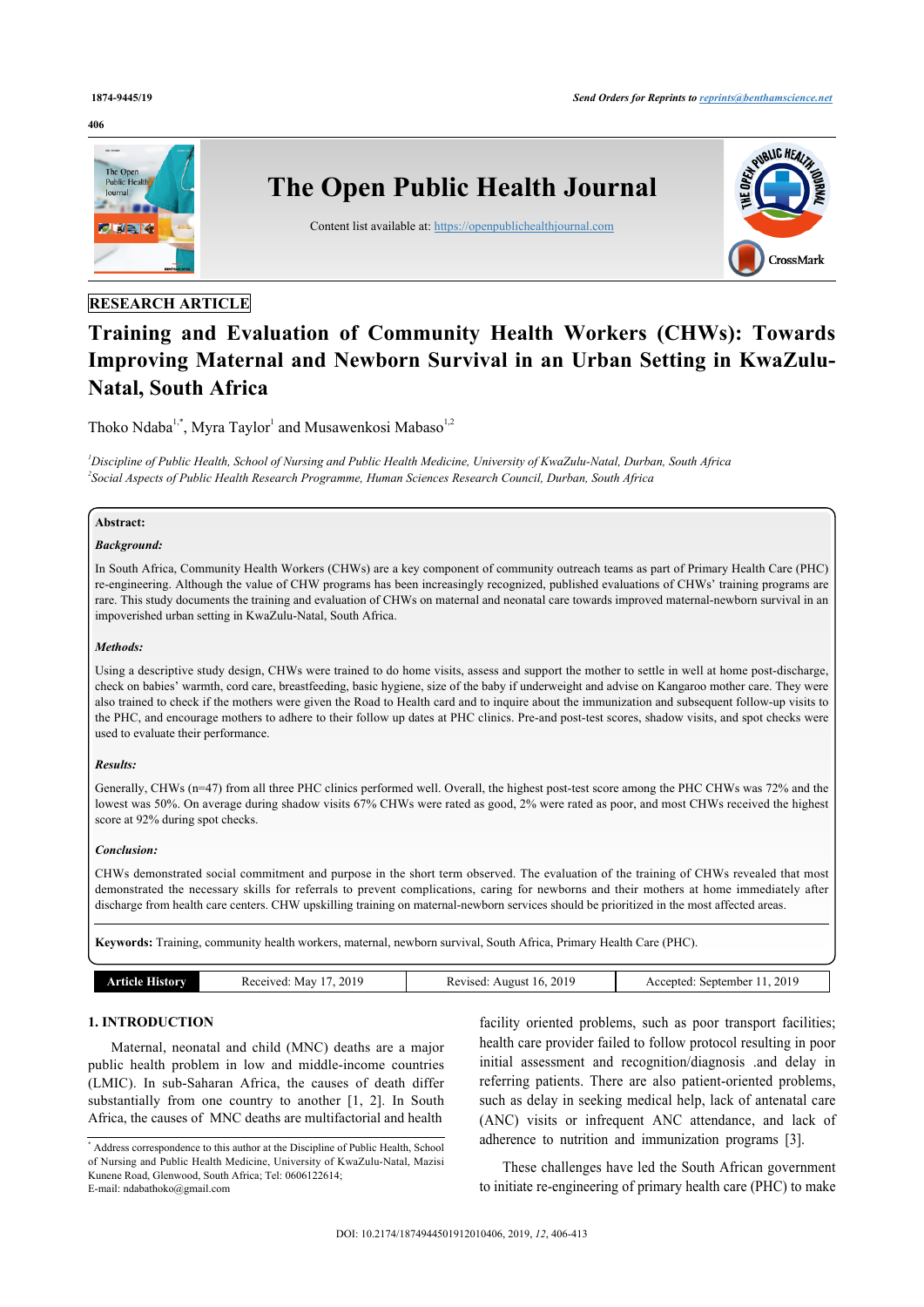a significant difference to maternal, newborn and child health (MNCH) especially in impoverished communities [\[4\]](#page-6-3). Community health workers (CHWs), also known as community caregivers, lay health workers, village health workers or community health promoters are a key component of community outreach teams as part of PHC re-engineering [[5](#page-6-4)]. These cadres of health workers are close to communities, both geographically and socially since they are chosen from within affected communities. They act to strengthen the health system by bridging the gap between health facilities and communities [\[6,](#page-6-5) [7\]](#page-6-6).

Elsewhere the use of CHWs has been associated with improved health care access, prenatal care, pregnancy, and birth outcomes as well as reduced health care costs [\[6](#page-6-5) - [11\]](#page-6-7). As opposed to the past where CHWs were regarded as unpaid, lightly trained members of the community who focus mainly on health education and provide basic treatments, to date CHWs are increasingly envisioned as a trained and paid corps who give advice and treatments and implement preventive measures [\[12](#page-6-8)].

However, their potential is hampered by the lack of integration and conflict with health professionals, insufficient recognition and community support, knowledge retention problems, and inadequate supervision[[10](#page-6-9)]. Furthermore, although the value of CHW programs has been increasingly recognized, published evaluations of CHWs' training programs are rare. This is in spite of the fact that assessing performance of the community-based health workers has been a major concern for health authorities since Alma Ata[[13](#page-6-10), [14\]](#page-6-11). In South Africa, evidence shows that nationally, CHWs have low levels of education [[15\]](#page-6-12).

On the basis of the new, expanded and dynamic idea of CHWs as a subsystem within the formal health-care system, CHWs need focused tasks, adequate training, and supervision [[6](#page-6-5), [11,](#page-6-7) [12](#page-6-8), [16](#page-6-13), [17\]](#page-6-14). With appropriate support and sufficient training, CHWs can potentially play a pivotal role in strengthening health systems since more specifically, they are an important resource for implementing interventions targeting reductions of maternal, newborn and child deaths, by tracking women throughout their pregnancy while simultaneously promoting appropriate maternal and newborn care practices [[8](#page-6-15), [10](#page-6-9), [16\]](#page-6-13). The aim of this paper is to report on the training and evaluation of CHWs for improving maternal and neonatal health towards improving maternal-newborn survival in an impoverished peri-urban setting in KwaZulu-Natal, South Africa.

#### **2. METHODS**

#### **2.1. Study Setting And Design**

The population of Umlazi where a study was conducted, live in a peri-urban area composed of approximately a million people. Umlazi is situated south of Durban in the province of KwaZulu-Natal in South Africa. The area is characterized by overcrowding, formal and informal settlements, and a high rate of unemployment. EThekwini district, of which Umlazi is part, has a high antenatal (ANC) HIV prevalence 41.6% [\[17\]](#page-6-14). In KwaZulu-Natal neonatal mortality rate is around 23/1000 live

births and the infant mortality rate is around 56/1000 live births [[18](#page-6-16)]. There is also a high rate of Tuberculosis infections in adults as well as children due to overcrowding [[17](#page-6-14)]. The area has ten PHC centers of which three are open twenty- four hours each day including weekends, the rest work eight hours daily excluding weekends. There is one regional hospital where all the above-mentioned clinics refer to their complicated patients for further management and care [\[17](#page-6-14)].

The study used a descriptive study design using both qualitative and quantitative methods by employing a phenomenological approach for the former and using the latter for the evaluation. We explored the effect of training CHWs to promote birth preparedness and utilization of maternal and newborn health (MNH) services, towards the improved survival of mothers and their newborn. Phenomenological research will not necessarily provide definitive explanations or impact but raises awareness and increases insight about the phenomena by describing learned experiences and the comprehension of the activities or events [[18](#page-6-16)]. The study, in addition, used a quantitative method (pre/post questionnaires) to evaluate the results of the training workshops that were implemented and to evaluate the results of the shadow visits and spot checks undertaken at household level.

#### **2.2. Recruitment And Selection of CHWs**

A total of 47 CHWs were recruited from the three purposefully selected PHC centers, Clinic A (n=12), Clinic B  $(n=25)$  and Clinic C  $(n=10)$ . The criteria were to purposefully select PHC centers that have a high workload as this affects the utilization rate and quality of the services. Three of the selected clinics open each day for twenty-four hours. These PHCs have a very high workload with an average catchment population per clinic greater than 60 000 [[17\]](#page-6-14).

Selected CHWs were already working as community caregivers in the selected catchment areas. The professional nurses in charge of each clinic allocated the CHWs to the study for training in MNH. They had grade 12 qualifications (a term used to refer to the final year of high school), and were employed by the Department of Health (DOH) and trained as generalist CHWs based on the PHC training package, which identifies twelve roles that are to be performed by the CHWs working in PHC [\[5\]](#page-6-4).

These include home-based care, counseling, support and stress relief, health promotion and education at a household level, referral to relevant departments, supporting home-based projects, liaison between DOH and the community, mobilization against diseases and poor health through campaigns and word of mouth, *etc.*, directly supervised treatment support *i.e*., (DOTS for Tuberculosis), screening of health-related clinic cards for compliance or default, assessment of health status for all family members and giving advice, weighing infants and babies and recording this in the child's 'Road to Health' card and providing information and counseling to support the prevention of mother to child transmission (PMTCT) of HIV/AIDS [\[5\]](#page-6-4).

#### **2.3. Course Structure and Content**

The training was done to enable and enhance the necessary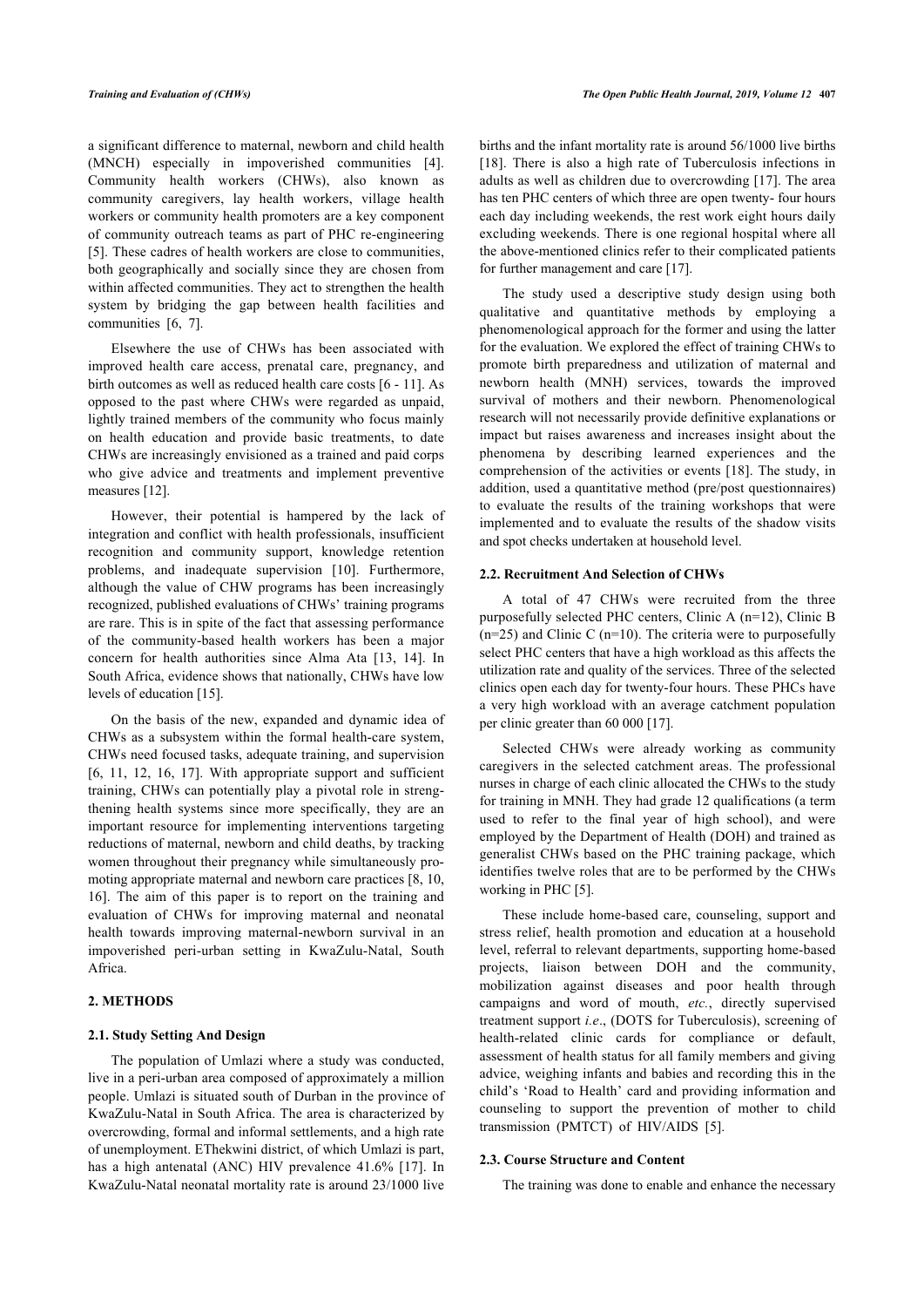skills to support and care for pregnant women and their babies throughout their pregnancy and post-delivery. CHWs were divided into three groups per three sessions over a three-day period. The training focused on equipping CHWs with skills and knowledge to assist pregnant mothers and their babies pre and post-delivery at their homes in the first month of life. The CHWs were trained to conduct home visits during pregnancy and after delivery. The aim of the visits was to promote birth preparedness and utilization of (MNH) services. This included knowledge of newborn danger signs for referrals. The training was also meant to enhance a good working relationship with the Community Advisory Group (CAG) in the area and the Partner Defined Quality (PDQ) structures, which comprise community members and health facility staff.

<span id="page-2-0"></span>PDQ is a methodology to improve the quality and access to health services with the involvement of communities in defining, implementing and monitoring the quality improvement process [\[19](#page-6-17)]. The model focuses on strengthening the link between the community and primary health care services with the aim to empower all parties. It focuses on:

- Planning, and designing health programmers involving the community
- Exploring process together
- Bridging the gap between the PHC clinic and community to strengthen the continuum of care
- And lastly, working in partnership to sustain the delivery of quality health care

The methods used in the training sessions included lectures, reading, presentation and discussions, demonstrations, and individual and group exercises. This included role-plays where trainees practiced home visits and counseling skills on each other in groups. There were also simulated home visits exploring different scenarios (at both community and household level) that the trainees were likely to encounter.

The training manual was developed based on the UNICEF and WHO training materials [\[20\]](#page-6-18). The study investigator with extensive experience in counseling, breastfeeding promotion, PMTC, neonatal and childcare, conducted the training. The pre-test was carried out before the actual training to determine their knowledge of MNH. The training was divided into 26 sessions covering three broad areas (1) home visits (support and care), (2) child feeding practices and (3) postnatal care at a community level (Table**1**). In addition, CHWs were also trained on the CAG and PDQ' roles and their responsibilities and activities in their community. They were also encouraged to attend meetings of the CAG and PDQ structures.

#### **2.4. Evaluation of the Training of CHWs**

The training was carried over three days. A pre-test assessment was made and after the training, each CHW took a post-test in order to measure how much CHWs had learned since the beginning of the training. The pre-test and post-test assessments were conducted by the trainer, an experienced midwife specializing in maternal, pediatrics and neonatal care with extensive experience in community engagement, and the results of both tests were shared with individual CHWs. Thirtysix questions were used in the pre- and post-test assessments and each correct answer were given a score of 1, and there was no negative marking. The performance of CHWs was evaluated over a one-month period. The aim was to measure the level of knowledge through the pre-test scores before the training. The post-test scores were used to assess the level of understanding, and assimilation as well as comprehension posttraining.

**Table 1. Training sessions and topics on community homebased care for mothers and newborn babies.**

| <b>Sessions Topics</b>                                |                                                                           |  |  |
|-------------------------------------------------------|---------------------------------------------------------------------------|--|--|
|                                                       | Home visits (support and care)                                            |  |  |
| 1                                                     | Purpose of the CHW visit                                                  |  |  |
|                                                       | Importance of understanding the basics of ANC                             |  |  |
| $\begin{bmatrix} 2 \\ 3 \\ 4 \\ 5 \\ 6 \end{bmatrix}$ | Recruitment of pregnant women                                             |  |  |
|                                                       | Purpose of CHW visit                                                      |  |  |
|                                                       | Interpersonal skills communication                                        |  |  |
|                                                       | Targeting clinic visits for pregnant women                                |  |  |
| $\overline{7}$                                        | Applying counseling to real life                                          |  |  |
| 8                                                     | Interview guide and process of home visiting                              |  |  |
| 9                                                     | Practicing home visits by doing role-plays                                |  |  |
|                                                       | <b>Child feeding practices</b>                                            |  |  |
| 10                                                    | Counseling to support appropriate and safe baby feeding                   |  |  |
| 11                                                    | Breast milk and importance of breastfeeding                               |  |  |
| 12                                                    | Helping mother position herself before putting the baby to                |  |  |
|                                                       | the breast                                                                |  |  |
| 13                                                    | Attachment of baby to the breast.                                         |  |  |
| 14                                                    | Expressing breast milk                                                    |  |  |
| 15                                                    | Practicing exclusive breastfeeding                                        |  |  |
| 16                                                    | Baby feeding for HIV positive women                                       |  |  |
| 16                                                    | Teaching about safe formula feeding as well as its common<br>difficulties |  |  |
| 17                                                    | Common baby feeding difficulties                                          |  |  |
| 18                                                    | Applying counseling skills to different baby feeding                      |  |  |
|                                                       | methods                                                                   |  |  |
|                                                       | Postnatal care at a community level                                       |  |  |
| 19                                                    | Understanding of the importance of the continuum of care                  |  |  |
| 20                                                    | Introduction to neonatal care (importance of community                    |  |  |
|                                                       | home-based care for mothers and newborn babies)                           |  |  |
| 21                                                    | Care for eyes, umbilical cord and skin                                    |  |  |
| 22                                                    | Observe for maternal depression                                           |  |  |
| 23                                                    | Know how to observe for danger signs and refer early to a                 |  |  |
|                                                       | health facility                                                           |  |  |
| 23                                                    | Understand maintenance of body temperature of small                       |  |  |
|                                                       | babies (Community kangaroo care)                                          |  |  |
| 24                                                    | Importance of bonding                                                     |  |  |

Shadow visits were used to evaluate the performance of CHWs during home visits. The trainer shadowed (accompanied) CHWs during their home visits to see how they do their job in order to and give feedback and guidance after the visit. The quantitative rating of the shadow visits was based on (1) How the CHW introduced the study, (2) body language, (3) listening skills, response to questions, (4) use of simple and clear language, (5) giving relevant study information, (6) making an appointment for the next visit, (7) concluding the visit and saying goodbye. The evaluation included spot checks with pregnant women and new mothers post-training to evaluate their satisfaction with the service provided and the competency of CHWs. The evaluation also included assessing their skills in community mobilization and sensitization, to stimulate demand for MNH services.

The performance of CHWs during shadow visits based on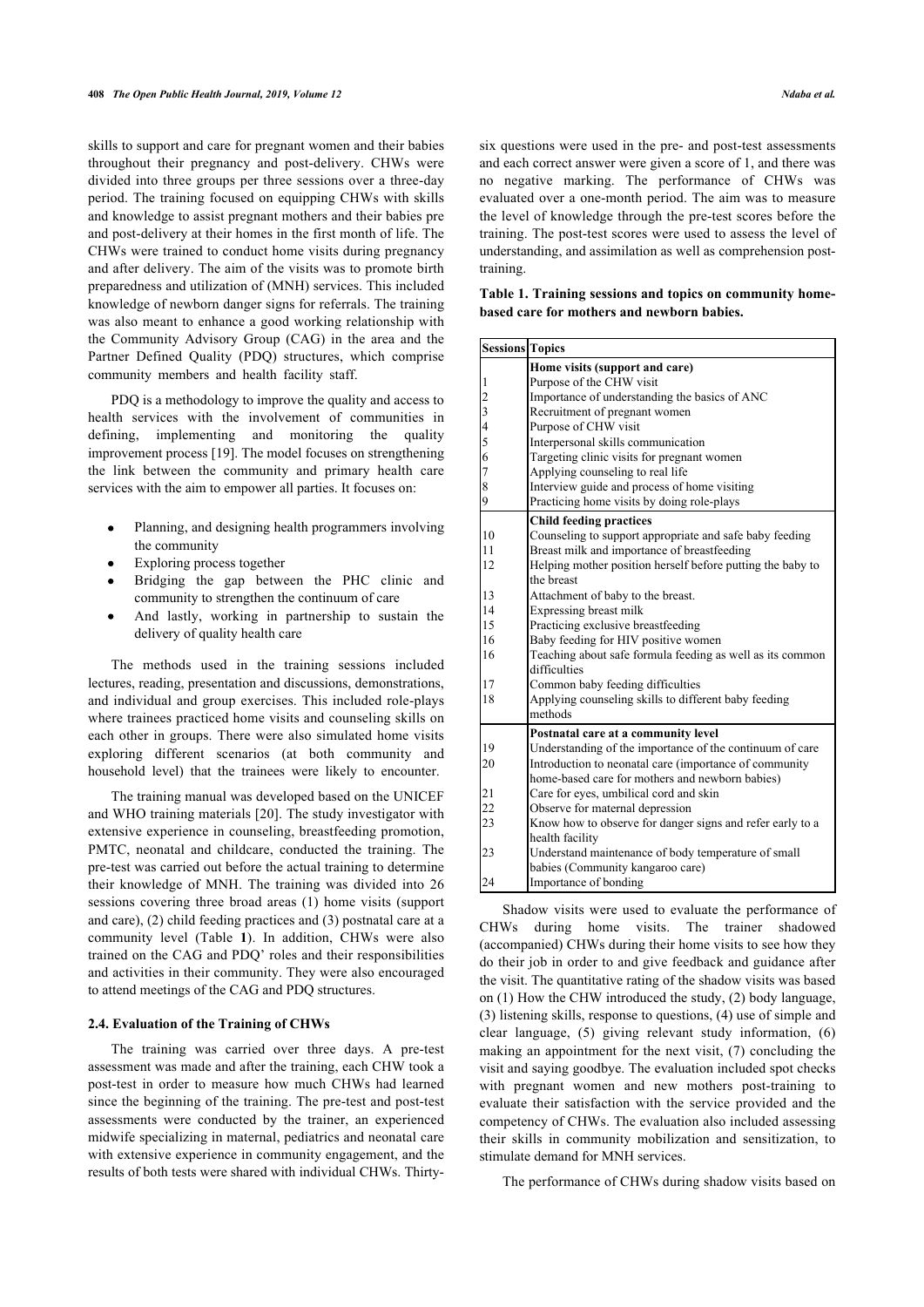the seven questions was rated from 1 - very poor, 2 - poor, 3 needs improvement, 4 - good and 5 - excellent. The rating of the spot checks was based on (1) client satisfaction, (2) punctuality of CHWs following appointment, (3) provision of study information and (4) CHWs spending at least 45 minutes with each study participant during the visit. Frequencies (n) and percentages (%) were used to summarize pre and post-test score, shadow visits and spot checks by PHCs catchment areas (clinic A, B, and C).

# **3. FINDINGS**

A total of 80 pregnant women in their 20-40 weeks trimester were recruited to participate in the study. Their ages ranged from 20 to 42 years. The majority were single (96%), and were mostly unemployed (80%) and the rest were in parttime employment.

#### **3.1. Evaluation and Performance of CHWs**

#### *3.1.1. Pre And Post Test Scores*

On average CHWs received post-training test scores of 63%. Overall, the highest CHW post training test score was 72% from clinic A and the lowest was 50% from clinic C (Fig. **[1](#page-3-0)**). On average CHWs' knowledge of MNH improved from 63.0% pretraining to 72% post training in Clinic A and from

38% pretraining to 66% post training in clinic B and from 48% pretraining to 50% post training in Clinic C.

#### *3.1.2. Shadow Visits*

Out of 46 households visited, 7 household had relocated and 39 shadow visits were successfully conducted. On average, 67% CHWs were rated as good, and on this rating, CHWs from Clinic A received 73%, those from Clinic B received 69% and those from Clinic C received 60% (Fig.**2**). This meant that CHWs had good communication skills, that is, good use of verbal and non-verbal communication (friendly, responsible and respectful),including active listening.

#### *3.1.3. Spot Checks*

Out of the 39 valid households visited on average, the majority of CHWs received the highest score at 92%. The highest rating was received by CHWs from Clinic B (97%) followed by Clinic A (93%) and Clinic C (86%) (Fig. **[3](#page-4-0)**). This suggests that the CHWs had acquired a solid foundation of knowledge and skills for MNC. CHWs in this role are typically used to do referrals, promote breastfeeding and child nutrition, family planning, immunization, and other behaviors linked to mother and child health. Most importantly, these scores indicate that CHWs are trusted by the community-especially the mothers.

<span id="page-3-0"></span>

<span id="page-3-1"></span>**Fig. (1).** Community Health Workers (CHWs) pre and post training test scores on home care and support, child feeding and clinical care and support for maternal and neonatal health.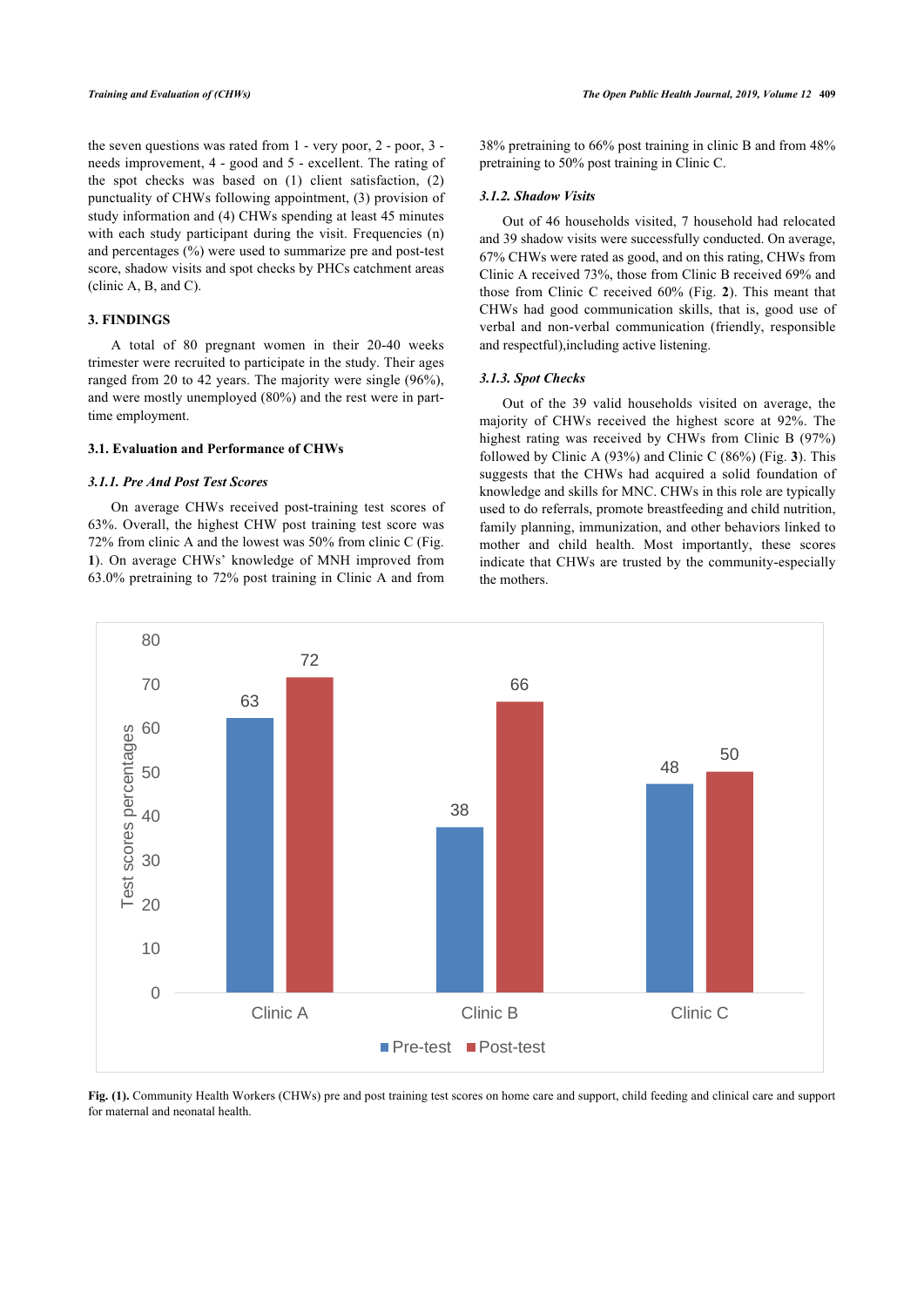

**Fig. (2).** Rating of the performance of Community Health Workers (CHWs) based on shadow visits of 39 valid household by Primary Health Care clinics (PHCs) catchment areas (clinic A, B and C).

<span id="page-4-0"></span>

**Fig. (3).** Rating of the performance of Community Health Workers (CHWs) based on spot checks of 39 valid household by Primary Health Care clinics (PHCs) catchment areas (clinic A, B and C).

# **3.2. Future Supervision**

All participants were given certificates of attendance at the end of the training. Following the completion of the training and one month of observations through shadow visits and spot checks, there was an official hand over to the facility-based

trained professional nurses who are in charge of community outreach teams. The trained CHW were part of community outreach teams employed by the DOH and supervised by the professional nurses. Future refresher training was discussed and planned with the professional nurses so that they could feature them in their in-service training plans.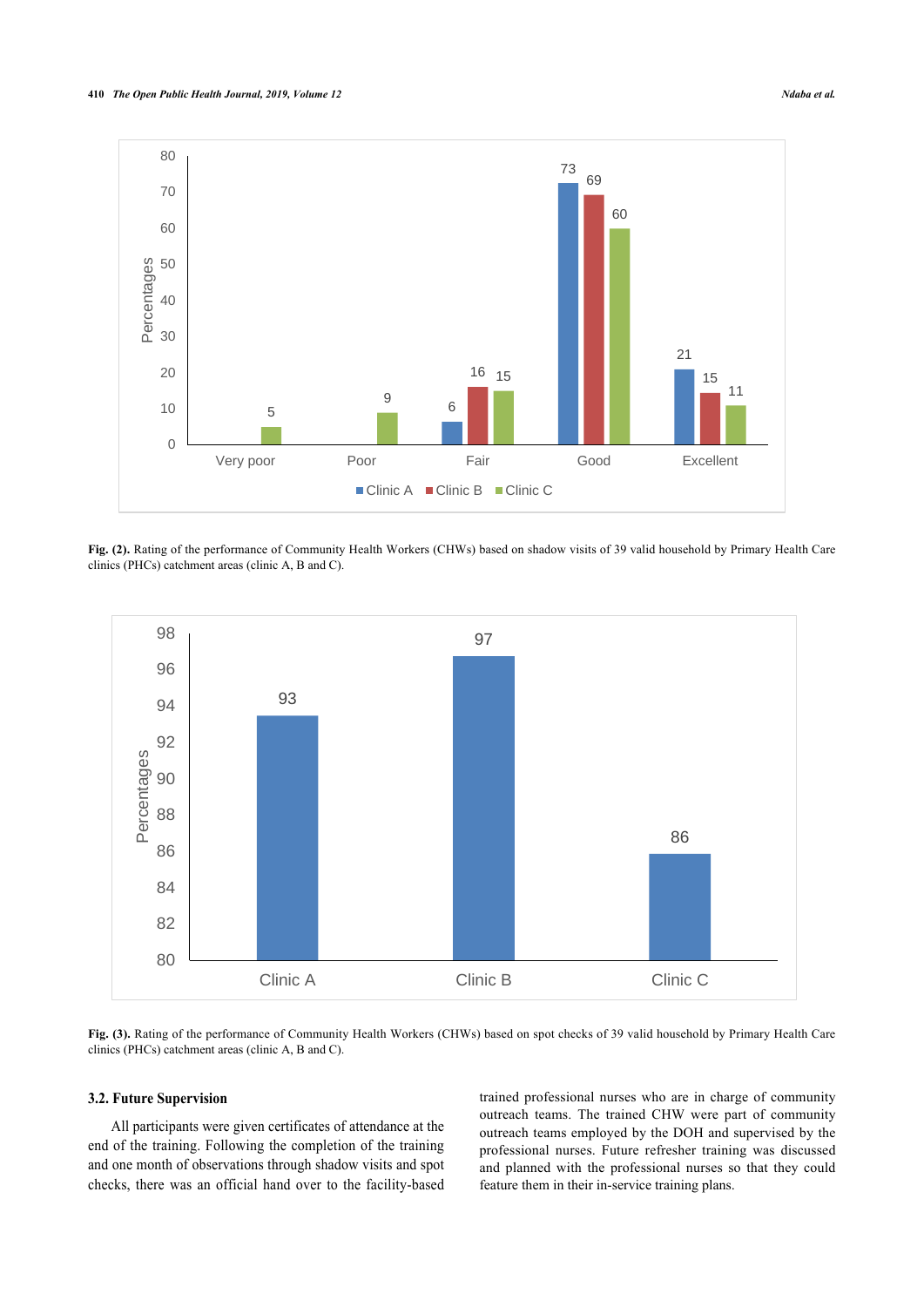# **4. DISCUSSION**

In recognition of the value of CHWs to the country's healthcare system, since 2011 the South African government has been gradually integrating CHWs into structured wardbased outreach teams [[5](#page-6-4)]. However, few studies have assessed the effect of training of CHWs. Moreover, training programs vary in their goals, target populations and intended outcomes [[7](#page-6-6), [8](#page-6-15), [16,](#page-6-13) [17](#page-6-14)].

This study documents the training and evaluation of CHWs on MNC towards improving maternal-newborn survival in order to inform and guide future training for CHWs on MNH. They were recruited and trained to support and care for pregnant women and their babies before and after birth. A preand post-test was administered to evaluate the knowledge and skills that they had gained during the training. Although there was an overall improvement, CHWs from one of the PHCs performed poorly. Consequently, the topics covered in the initial training were revisited at a refresher training just before fieldwork began. Following the training, the observation period of a month was in line with the neonatal period which is the first month of life which is usually a critical time, especially the first twenty-four hours which is often characterized by a high neonatal mortality rate [[3](#page-6-2), [21\]](#page-6-19)

The observations during the shadow visits and spot checks indicated that the training of CHWs was effective as they successful recruited pregnant women and instituted referrals to avert complications, and followed up newborns and their mothers at home immediately after discharge from health care centers. Basically, they effectively applied the study protocol by doing two ANC visits in each recruited household, followed by a postnatal visit at home within 24-48 hours, followed by visits at 3-4 days, 10-14 days, and the last visit at 3-4 weeks. Babies that were born prematurely were offered two extra visits as they needed more care. In such instances, kangaroo care was discussed during visits and mothers were shown how to keep their babies warm. They also encouraged mothers in their infant feeding choices. However, mixed feeding was discouraged and exclusive breastfeeding encouraged.

These results confirm that CHWs provide a critical link between communities and the health system by bridging the gap between health facilities and the surrounding communities [[7](#page-6-6), [8,](#page-6-15) [11](#page-6-7), [18\]](#page-6-16). Evidence shows that CHWs have been instrumental in reducing maternal and neonatal mortality rates through making referrals for emergency obstetric care, and undertaking home visits after the birth, and of their presence athome births [[22](#page-6-20) - [24\]](#page-6-21), They also promote vaccination uptake, breastfeeding and education on infectious disease [\[25](#page-7-0) - [27\]](#page-7-1).

However, the shadow visits and the spots checks also showed that the performance of CHWs from the selected PHCs varied. Consequently, refresher training was planned to be carried out by their community outreach supervisors. It was also agreed that refresher training would be informed by emerging issues and the need for improvements. The maternal and neonatal component that was the focus of this study was additional to a number of areas in which CHWs were trained. It has been shown that while the standardized training of CHWs as generalist health workers is ideal, program-specific training

is much more effective as it ensures that core knowledge and skills are effectively relayed [[7](#page-6-6), [8](#page-6-15), [11\]](#page-6-7).

# **5. LIMITATIONS**

Some participants had relocated which made it impossible to locate them. The relatively short study period (one month) limited the follow up with the mothers. In addition, the study had no control arm, and evaluated the training outcomes through pre- and post-tests, shadow visits during home visits and spot checks with pregnant women. Therefore, improvement in maternal and newborn survival could not be measured. Furthermore, the small sample size weakens the power of statistical significance. Generalisability was not possible given the relatively small study sample and catchment area. Nevertheless, this study provides valuable insights into the implementation of the CHW strategy focusing on the utilization of MNH services, and adds to the general body of knowledge on the training of CHWs towards improved MNH.

# **CONCLUSION**

CHWs demonstrated social commitment and purpose in the short term observed. CHWs demonstrated that they had acquired competencies on how to conduct visits during pregnancy and after delivery to care for the mothers and their babies including the knowledge of newborn danger signs for referrals. During shadow visits and spot checks, CHWs also demonstrated their skills on community mobilization and sensitization to stimulate demand for MNH services. This work demonstrated that one way of improving the health of newborn babies and their mothers is by utilizing CHW's from their own community with relevant training for supporting pregnant women, mothers, and their newborns. Consequently, the study recommends that the CHW upskilling training on maternalnewborn services should reach more impoverished communities to fill in the gaps between communities and health facilities especially where there is a shortage of midwives or obstetricians.

# **LIST OF ABBREVIATIONS**

- **ART** = Antiretroviral therapy
- **BREC** = Biomedical Research Ethics Committee
- **CAG** = Community Advisory Group
- **CHW** = Community Health Workers
- **DOH** = Department of Health
- **DOT** = Directly Observed Therapy
- **HIV** = Human Immunodeficiency Virus
- **LMIC** = Low and Middle Income Countries
- **MNC** = Maternal Neonatal Care
- **MNCH** = Maternal Neonatal Child Health
- **NDOH** = National Department of Health
- **PDO** = Partnership Defined Quality
- **PHC** = Primary Health Care
- **WHO** = World Health Organization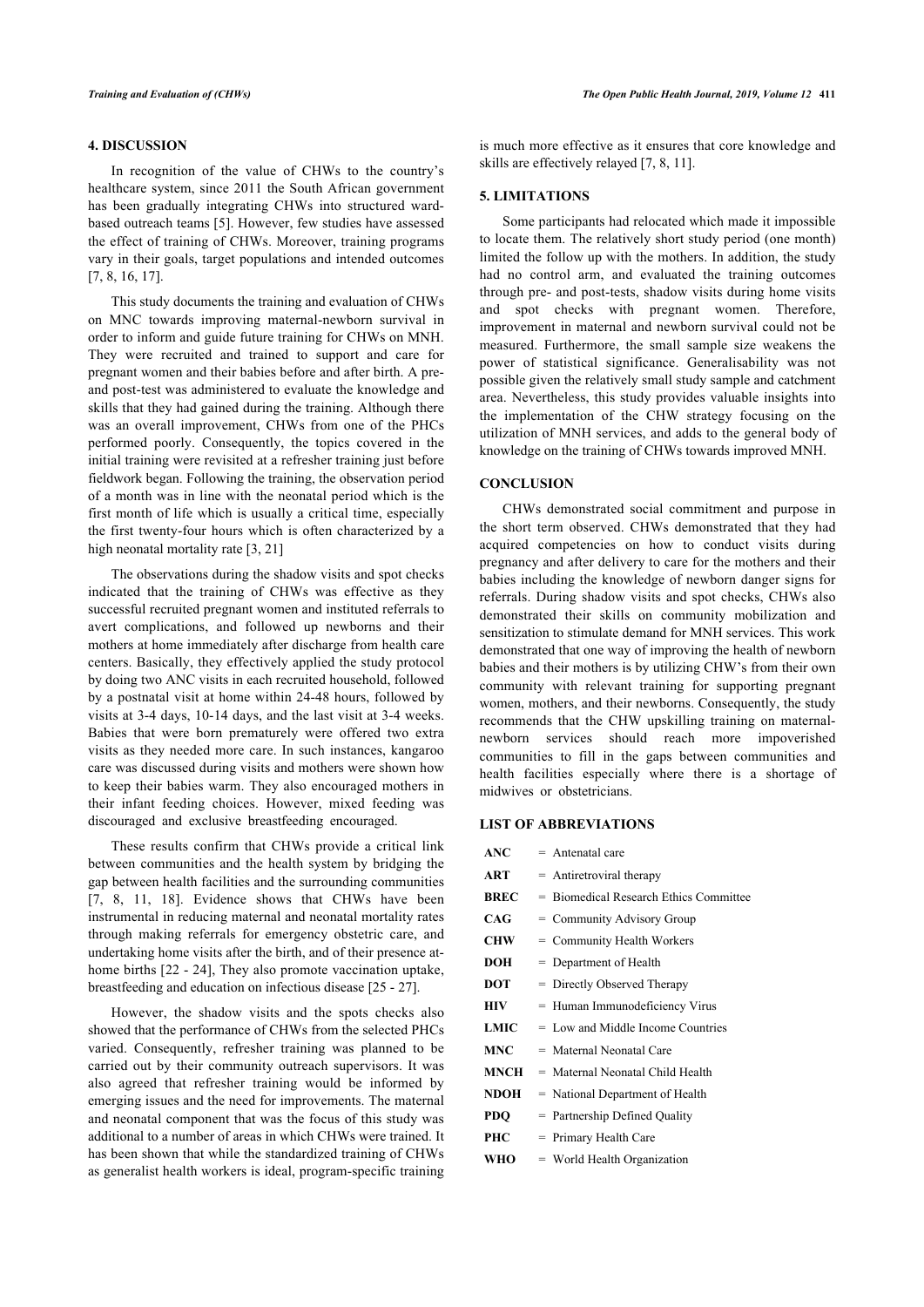<span id="page-6-4"></span>**UNICEF** = United Nations International Children's Emergency Fund.

#### <span id="page-6-5"></span>**AUTHORS' CONTRIBUTIONS**

<span id="page-6-6"></span>TN conceptualised, conducted training and evaluation of CHWs has and drafted the manuscript. MT and MM supervised the study and made significant intellectual input. All authors reviewed and approved the final draft.

# <span id="page-6-15"></span>**ETHICS APPROVAL AND CONSENT TO PARTICIPATE**

This work was approved by the Biomedical Research Ethics Committee (BREC) of the Discipline of Public Health, School of Nursing and Public Health Medicine, University of KwaZulu-Natal (BREC REF NO: BF081/17).

# <span id="page-6-9"></span>**HUMAN AND ANIMAL RIGHTS**

<span id="page-6-7"></span>No humans/ animals were used for the studies that are basis of this research.

#### <span id="page-6-8"></span>**CONSENT FOR PUBLICATION**

Not applicable.

# **AVAILABILITY OF DATA AND MATERIALS**

<span id="page-6-11"></span><span id="page-6-10"></span>The data supporting the findings of the article belongs to the University of KwaZulu-Natal and are currently being use for the PhD of the lead author. This data will be shared on request from the lead author upon completion of her PhD.

#### **FUNDING**

<span id="page-6-13"></span><span id="page-6-12"></span>The work was funded by the College of Health Sciences (CHS) scholarship at the University of KwaZulu-Natal.

# **CONFLICT OF INTEREST**

<span id="page-6-14"></span>The authors declare no conflict of interest, financial or otherwise.

#### **ACKNOWLEDGMENTS**

<span id="page-6-16"></span>We would like to thank all the CHW's for their participation in the training. Thank EThekwini district manager and PHC managers for providing training venues. The project would not have been possible and successful without the participation of mothers and their babies.

#### <span id="page-6-19"></span><span id="page-6-18"></span><span id="page-6-17"></span><span id="page-6-0"></span>**REFERENCES**

- [1] Friberg IK, Kinney MV, Lawn JE, *et al.* Sub-Saharan Africa's mothers, newborns, and children: How many lives could be saved with targeted health interventions? PLoS Med 2010; 7(6)e1000295 [\[http://dx.doi.org/10.1371/journal.pmed.1000295\]](http://dx.doi.org/10.1371/journal.pmed.1000295) [PMID: [20574515](http://www.ncbi.nlm.nih.gov/pubmed/20574515)]
- <span id="page-6-20"></span><span id="page-6-1"></span>[2] Kinney MV, Kerber KJ, Black RE, *et al.* Sub-Saharan Africa's mothers, newborns, and children: Where and why do they die? PLoS Med 2010; 7(6)e1000294 [\[http://dx.doi.org/10.1371/journal.pmed.1000294\]](http://dx.doi.org/10.1371/journal.pmed.1000294) [PMID: [20574524](http://www.ncbi.nlm.nih.gov/pubmed/20574524)]
- <span id="page-6-2"></span>[3] Chopra M, Daviaud E, Pattinson R, Fonn S, Lawn JE. Saving the lives of South Africa's mothers, babies, and children: Can the health system deliver? Lancet 2009; 374(9692): 835-46. [\[http://dx.doi.org/10.1016/S0140-6736\(09\)61123-5](http://dx.doi.org/10.1016/S0140-6736(09)61123-5)] [PMID: [19709729\]](http://www.ncbi.nlm.nih.gov/pubmed/19709729)
- <span id="page-6-21"></span><span id="page-6-3"></span>[4] National Department of Health. Re-engineering Primary Health Care in South Africa. Pretoria: South African National Department of Health 2010.
- [5] National Department of Health. Ward based PHC outreach teams: Implementation toolkit. Pretoria: South African National Department of Health 2011.
- [6] Haines A, Sanders D, Lehmann U, *et al.* Achieving child survival goals: potential contribution of community health workers. Lancet 2007; 369(9579): 2121-31. [\[http://dx.doi.org/10.1016/S0140-6736\(07\)60325-0](http://dx.doi.org/10.1016/S0140-6736(07)60325-0)] [PMID: [17586307\]](http://www.ncbi.nlm.nih.gov/pubmed/17586307)
- [7] Lehmann U, Sanders D. Community health workers: What do we know about them? The state of the evidence on programmes, activities, costs and impact on health outcomes of using community health workers. Evidence and Information for Policy, Department of Human Resources, for Health World health Organization, Geneva 2007.
- [8] Lehmann U, Friedman I, Sanders D. Review of the utilization and effectiveness of community-based health workers in Africa. Working paper of the Joint Learning Initiative 2004.
- [9] Gilroy KE, Winch P. Management of sick children by community health workers. Intervention models and programme examples. Geneva, WHO/UNICEE 2006.
- [10] Schneider H, Hlophe H, van Rensburg D. Community health workers and the response to HIV/AIDS in South Africa: tensions and prospects. Health Policy Plan 2008; 23(3): 179-87. [\[http://dx.doi.org/10.1093/heapol/czn006](http://dx.doi.org/10.1093/heapol/czn006)] [PMID: [18388133\]](http://www.ncbi.nlm.nih.gov/pubmed/18388133)
- [11] Bhutta ZA, Lassi ZS, Pariyo G, Huicho L. Global experience of community health workers for delivery of health related millennium development goals: a systematic review, country case studies, and recommendations for integration into national health systems. Global Health Workforce Alliance 2010; 1: 249-61.
- [12] Singh P, Sachs JD. 1 million community health workers in sub-Saharan Africa by 2015. Lancet 2013; 382(9889): 363-5. [\[http://dx.doi.org/10.1016/S0140-6736\(12\)62002-9](http://dx.doi.org/10.1016/S0140-6736(12)62002-9)] [PMID: [23541538\]](http://www.ncbi.nlm.nih.gov/pubmed/23541538)
- [13] WHO. Primary health care: Report of the International Conference on Primary Health Care, Alma-Ata, USSR, 6-12 September 1978 / jointly sponsored by the World Health Organization and the United Nations Children's Fund . World Health Organization, Geneva 1978.
- [14] WHO. Strengthening the performance of community health workers in primary health care. Report of a WHO study group. WHO Technical Report series No. 780. WHO World Health Organization, Geneva 1989.<https://apps.who.int/iris/handle/10665/39568>
- [15] Jinabhai CC, Marcus TS, Chapona A. Rapid appraisal of ward based outreach teams. Pretoria: Minuteman Press Lynnwood 2015.
- [16] Bhutta ZA, Ali S, Cousens S, *et al.* Alma-Ata: Rebirth and revision 6 interventions to address maternal, newborn, and child survival: What difference can integrated primary health care strategies make? Lancet 2008; 372(9642): 972-89. [\[http://dx.doi.org/10.1016/S0140-6736\(08\)61407-5](http://dx.doi.org/10.1016/S0140-6736(08)61407-5)] [PMID:
- [18790320\]](http://www.ncbi.nlm.nih.gov/pubmed/18790320) [17] National Department of Health. National Antenatal Sentinel HIV and Syphilis Prevalence Survey in South Africa, 2011. Pretoria: South African National Department of Health 2012.
- [18] Nsibande D, Doherty T, Ijumba P, *et al.* Assessment of the uptake of neonatal and young infant referrals by community health workers to public health facilities in an urban informal settlement, KwaZulu-Natal, South Africa. BMC Health Serv Res 2013; 13: 47. [\[http://dx.doi.org/10.1186/1472-6963-13-47](http://dx.doi.org/10.1186/1472-6963-13-47)] [PMID: [23388385](http://www.ncbi.nlm.nih.gov/pubmed/23388385)]
- [19] Lovich R. Partnership Defined Quality: A tool book for community and Health provider collaboration for quality improvement. USA: Save the Children 2003.
- [20] UNICEF, WHO. Caring for the newborn at home: A training course for community health workers, community health worker manual. Geneva, Switzerland: World Health Organization 2012.
- [21] NaPeMMCo. National Perinatal Mortality and Morbidity Committee Triennial Report (2008-2010). Pretoria: Department of Health 2011.
- [22] Lawn J, Kerber K, Opportunities for Africa's newborns: practical data policy and programmatic support for newborn care in Africa. Switzerland: WHO on behalf of The Partnership for Maternal Newborn and Child Health 2006.
- [23] Gilmore B, McAuliffe E. Effectiveness of community health workers delivering preventive interventions for maternal and child health in low- and middle-income countries: A systematic review. BMC Public Health 2013; 13: 847. [\[http://dx.doi.org/10.1186/1471-2458-13-847\]](http://dx.doi.org/10.1186/1471-2458-13-847) [PMID: [24034792\]](http://www.ncbi.nlm.nih.gov/pubmed/24034792)
- [24] Tran NT, Portela A, de Bernis L, Beek K. Developing capacities of community health workers in sexual and reproductive, maternal, newborn, child, and adolescent health: A mapping and review of training resources. PLoS One 2014; 9(4)e94948